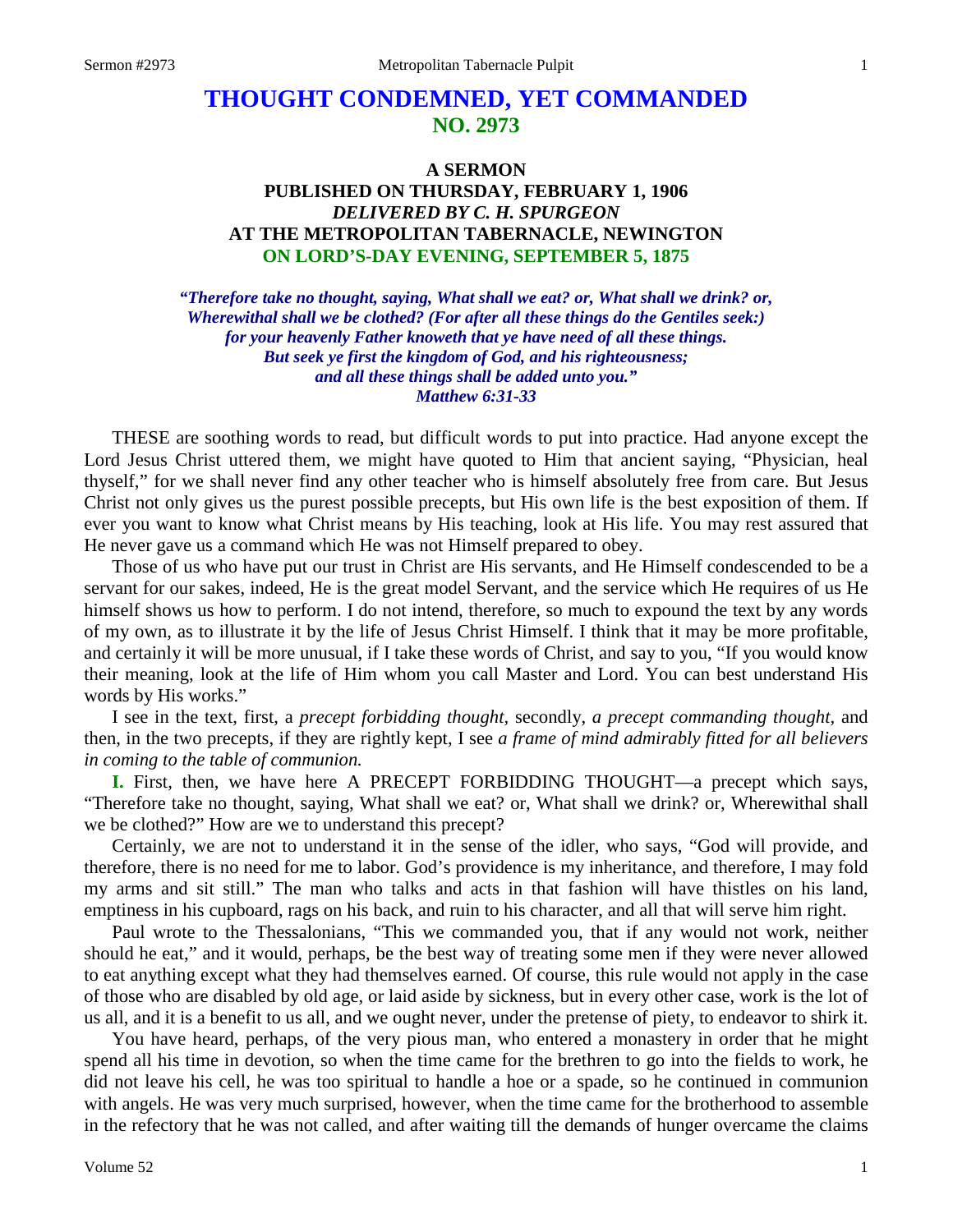of his spiritual being, he went to the prior, and asked why he had not been called to the meal, and he was informed that, as he was so spiritual that he could not work, it was thought that he was probably so spiritual that he could not eat, and at any rate, the laws of the monastery did not permit him to eat until he had earned what he needed.

There was much common-sense in that reply, and our Lord Jesus Christ was not one of your lackadaisical, goody-goody sort of people, who have nothing at all to do. Point me to a single wasted hour in our Savior's whole life, show me one instance in which He was a sluggard, if you can. There is His life record before you, written by four truthful men, put your finger, if you can, upon a single spot where He might be rightly accused of being sluggish. If He had been so, we might have had a warrant for interpreting this text according to the lazy man's version of it, but it is not so. His motto ever was, "I must work the works of him that sent me while it is day; the night cometh when no man can work."

*Neither did our Lord Jesus Christ intend to inculcate prodigality* when He said, "Take no thought, saying, What shall we eat?" and so on. This is what the young spendthrift does when he comes into possession of his estate. He scatters all he has with both hands. Take thought? Not he, as long as the gold will last, he will spend it without reckoning. All the proverbs of prudence he despises, he is too free-hearted and generous to think of them, and so, by his sinful extravagance, he speedily brings himself to poverty.

Our Lord Jesus Christ never mean that, and He never acted like that. With what singular economy did the Savior always behave! Generous to the last degree, He fed five thousand men, beside women and children, but equally economical, He said to His disciples, "Gather up the fragments that remain, that nothing be lost." Jesus Christ would have us take care of what we have, for we are only stewards, and a steward must not waste his lord's goods. Extravagance, waste—the suffering of anything to perish which ought to be used—is a wrong thing which cannot be too sternly condemned, and the Savior never intended, for a single moment, to justify any such action as that.

*Neither did our Lord forbid a certain amount of forethought*. One kind of forethought He certainly did condemn when He said, "Take therefore no thought for the morrow; for the morrow shall take thought for the things of itself. Sufficient unto the day is the evil thereof." But He Himself—and as I have reminded you, He is His own Expositor, and the key to His own teaching—often looked forward. For instance, with regard to Lazarus, who He might have gone to him at once, He stayed away awhile, looking forward to the time when Lazarus should have been dead and buried four days as the proper period for displaying His resurrection power.

And as for His own death, He looked forward to that from the very opening of His earthly ministry, and long before. He had a baptism to be baptized with, and He was straitened until it was accomplished. He steadfastly set His face to go unto Jerusalem, not merely once, but virtually all His life long. He did think of His latter end, and His whole life was a preparation for that great offering up of Himself as a sacrifice for the sins of men. He did not, therefore, forbid us to look to the end of life, and to the necessary preparation for that end. He did not forbid us to look towards ends and objects which may require futurity to ripen them, for if we did not do so, our life would be altogether a confusion, and certainly could not be a well-directed life.

What, then, did the Savior mean when He said, "Take no thought, saying, What shall we eat? or, What shall we drink? or, Wherewithal shall we be clothed?" I think that He meant, first, *"Do not let provision for your temporal wants be the chief end of your life,* for this is what the heathen do. The heathen Gentiles live to eat, to drink, and to clothe themselves." This is what the savage still does, give him "happy hunting grounds" where he can get sufficient food, and where the skins of beasts may cover him from the inclemency of the weather, and you have given him all that he wants.

Jesus says, "After all these things do the Gentiles seek," but you are not to make this search the sole end and aim of your life, you were created for something nobler and better than that. For such an object as this, an ox or an ass may live, but not a Christian. It is utterly beneath the dignity of your immortal spirit, redeemed by the precious blood of Christ, to be living alone, or chiefly, for this object. This is a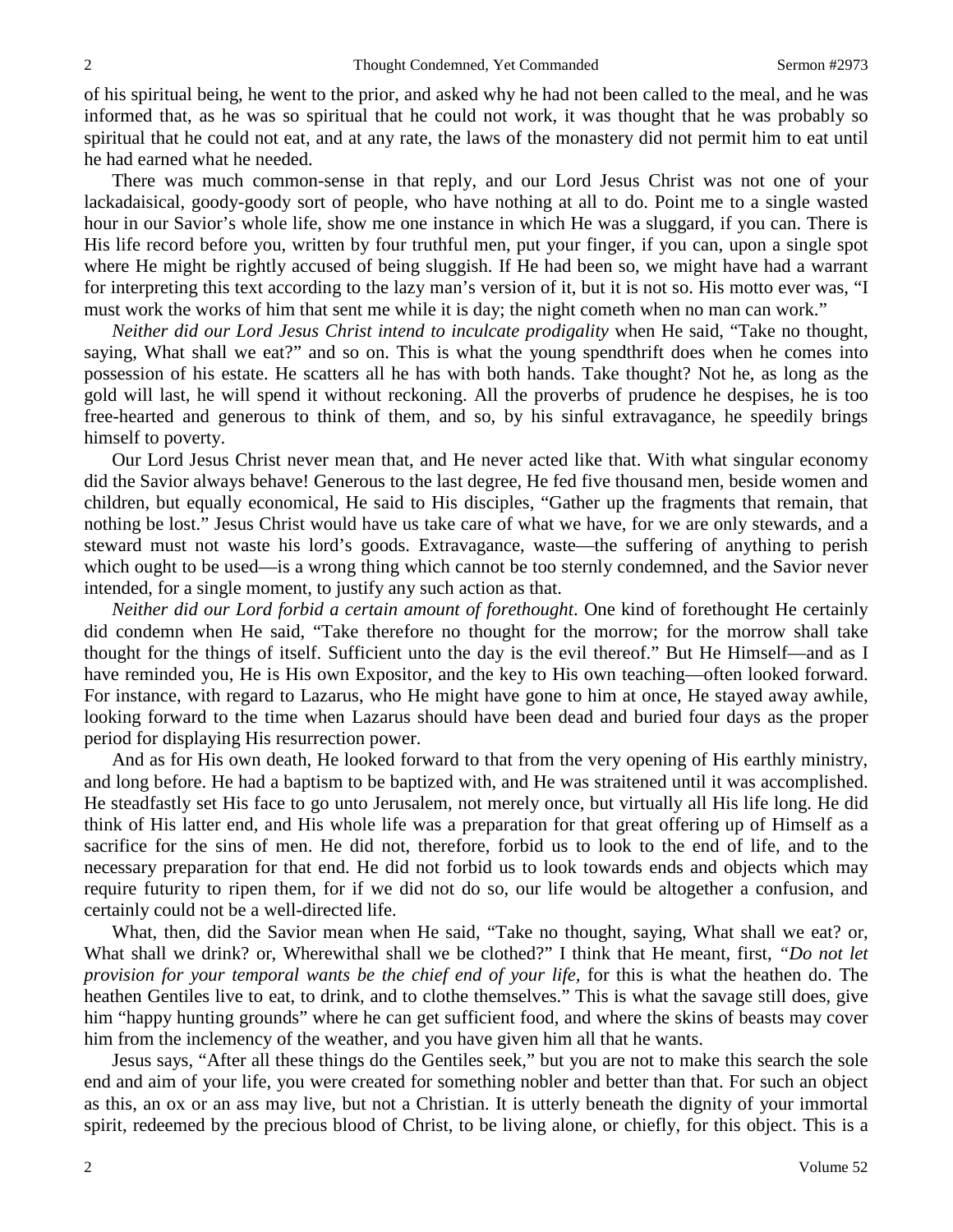matter which will require your careful thought, God has formed you of the dust of the ground, and the appetites of animals are shared in by you, and they crave and demand your attention, but not such attention as would lead you to make these minor matters the main business of your life. But alas! how many men there are who are simply great consumers of bread, and meat, and wine, and such like things.

### *"Like brutes they live; like brutes they die."*

May God convert them by His grace, and so lift them up to something higher! As for all of you who are followers of the Lord Jesus Christ, scorn such business as satisfies the heathen savage.

But the Savior must have meant more than that. When He said, "Take no thought for your life, what ye shall eat, or what ye shall drink," He meant, *as compared with the service of God, and the honor and glory of His name, which should be the great object of your life, do not give any consideration to these other things.* Christ elsewhere puts the matter thus, "He that loveth his life shall lose it; and he that hateth his life in this world shall keep it unto life eternal." He means that his disciple is to hate, or to love less, even his own life—to be prepared to consider that even that is a mere trifle, if it should ever be a hindrance to the glory of Christ.

You remember how the apostle Paul said to the Ephesian elders, "Neither count I my life dear unto myself, so that I might finish my course with joy, and the ministry which I received of the Lord Jesus, to testify the gospel of the grace of God." Brethren, if it ever comes to this, that you must lose your business, your situation, your livelihood, or else do wrong, lose everything sooner than commit the smallest sin. And if it came to this, that you must lose your liberty, and lie immured in a dungeon, or else deny the faith, accept the prison, but reject the opportunity of traitorously forsaking your Lord and Master.

And if it came even to death itself, remember how bravely the martyrs behaved when they refused to accept pardon at the price of recantation. They could die, but they could not deny their Lord; they could burn, but they could not turn; and therefore, they took no thought as to what they should eat or what they should drink, or whether they should live or die. They counted all such things as insignificant trifles to those who were seeking first the kingdom of God and His righteousness, and who will dare to say that they were unwise? If any should even hint that they were not wise, think of them as they are now within yonder pearly portals, amid the white-robed hosts bearing the victor's palm.

#### *"Foremost of the sons of light, Nearest the eternal throne."*

These are they who, for Christ's sake and the Gospel's, took no thought of minor matters, but followed the Lamb whithersoever He led the way.

Still further to open up the meaning of this injunction, let me remind you that *this is just what our Lord Jesus Christ Himself did*. You cannot say that Jesus Christ ever troubled His head about what He should eat, or what He should drink, His meat and His drink consisted in doing His Father's will. Even life itself was as nothing to Him, for He cheerfully laid it down for our sakes. When the devil offered Him all the kingdoms of the world, you know how He answered him, and when, afterwards, Peter began to rebuke Him for talking about dying, He seemed to think that He was in the same position as when He was with the devil in the wilderness, and He said to Peter, "Get thee behind me, Satan; for thou savourest not the things that be of God, but those that be of men." He counted nothing that He had as being worth preserving, and in this sense, taking no thought of anything, He surrendered all to God to be used for the good of His people.

And dear friends, we shall further see the meaning of the text if we note that *we are not to take such thought about eating, and drinking, and so on, as to make ourselves slaves to work and worry*. I know some professing Christians, who seem as if they wanted to grasp the whole world. They have plenty of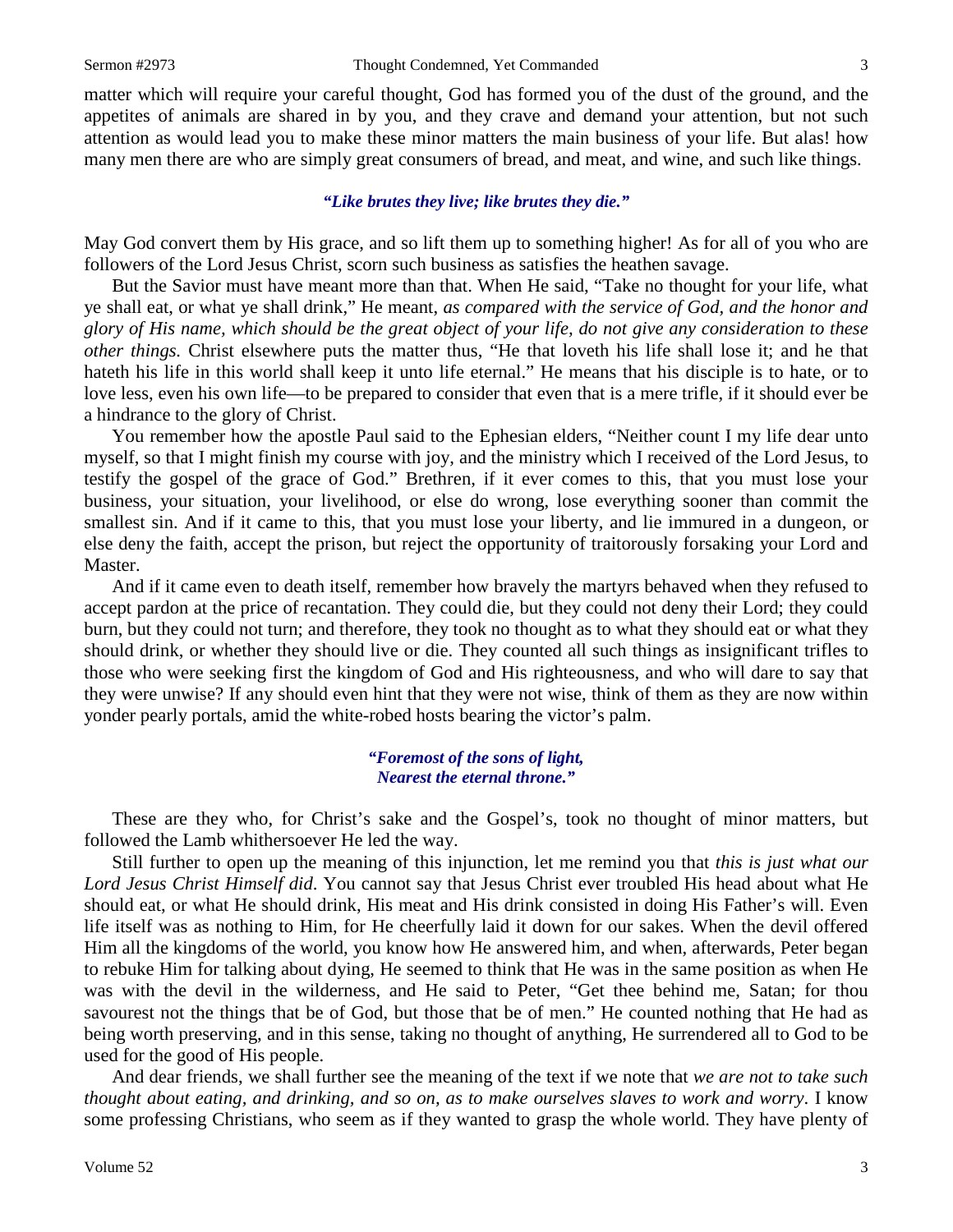business already, yet they are craving for more. The days are not long enough for them, they would like to be up before the larks, or not to go to bed at all if they could do without sleep. They stretch out their arms, like huge encompassing seas seeking to swallow all the shore. They have what ought to be enough, they have long had enough, and a great deal more than enough for their needs, yet they have not enough, nor is it probable that they ever will have enough to satisfy their cravings, unless the grace of God should exert its gracious influence over their hearts.

And see how worried they always are. I have seen a poor man, with only a crust of dry bread to eat, yet he was perfectly happy, and I have seen a rich man, with an abundance of wealth, and he was utterly miserable. The one could rejoice in God, though he had little of this world's goods, but the other could not rejoice notwithstanding all that he possessed.

A Christian should not be one of those who are full of worry, those who rise up early, and sit up late, and eat the bread of carefulness, and devotes all their time to secular and secondary things, so that they have no leisure for private devotion, or for the service of God. God ought not to have the clippings, and the odds and ends of life. He ought not to come in for the cheese-parings and the candle-ends, as He seems to do in some men's houses, but the chief part of our time, yea, all our time should, in some respects, be consecrated to Him. While it is right for you to be diligent in business, yet you should always let everything be done for God's glory, and that cannot be the case if you become the slave of Mammon, and if the signs of fretting and worrying are plainly visible upon your very faces.

Think for a moment, when did your Lord ever fret and worry about gold and silver? Did anyone ever see upon that blessed brow of His any cloud because of His lack of these things? Enough was given to Him for His daily maintenance, and that He entrusted to Judas, the treasurer of His little band of disciples, but He made no request for it, nor did He levy any tithe or tax for the support of Himself and His followers, nor was He ever anxious about ways and means, He took all things calmly and quietly, and He would have you do the same.

And He meant too, dear friends, that *no Christian man ought to be very anxious about anything*. *He* never was. I know some Christians, and some of them are here now, who will not enjoy the service, or the communion, because they are so anxious about what is possibly going to happen. They say that they believe in providence, but they really disbelieve in it. They say that they are trusting in God, but they do not truly trust Him. They know that they ought to cast all their care upon Him who careth for them, but they do not do anything of the kind. They continue to care for themselves, and they are almost worn out with anxiety.

Look even at the mother of our Lord when the supply of wine at the wedding-feast ran short, she was, apparently, all in a fret, so she went to Jesus, and said, "They have no wine," but Jesus said to her, "Woman, what have I to do with thee? mine hour is not yet come." His time would come in due course, and then He would give them what they needed for that wedding-feast, and until the right moment came, He remained calm and quiet, and that is how we should be, leaving everything in God's hand. Having done all that we can do, by honest labor and earnest prayer, let us leave the rest with God, for He would not have His children cumbered with much serving, nor have them vexed with earthly cares.

And more than that, dear friends, *we ought never to take such thought as to get murmuring, and repining, and complaining of our lot,* as though it had not been fixed by infinite love and wisdom. Some people wish that they were almost anything rather than what they are, albeit there are others who would be glad enough to be just what those very people are. You think, my brother, that your cross is heavier to bear than mine. I would not, however, recommend you to change with me, as I certainly would not change with you. If we could all lay our crosses down in this Tabernacle, and each man could take another one's cross, which he liked better than his own, within four-and-twenty hours we should all to back here, crying for our own crosses to be given to us again, for each man's cross fits his shoulders better than anybody else's cross would fit them.

Besides, we can have grace given to us to endure the trial which God has sent to us, but if we had a trial of our own choosing, we could not expect that grace would come to support us under that, so what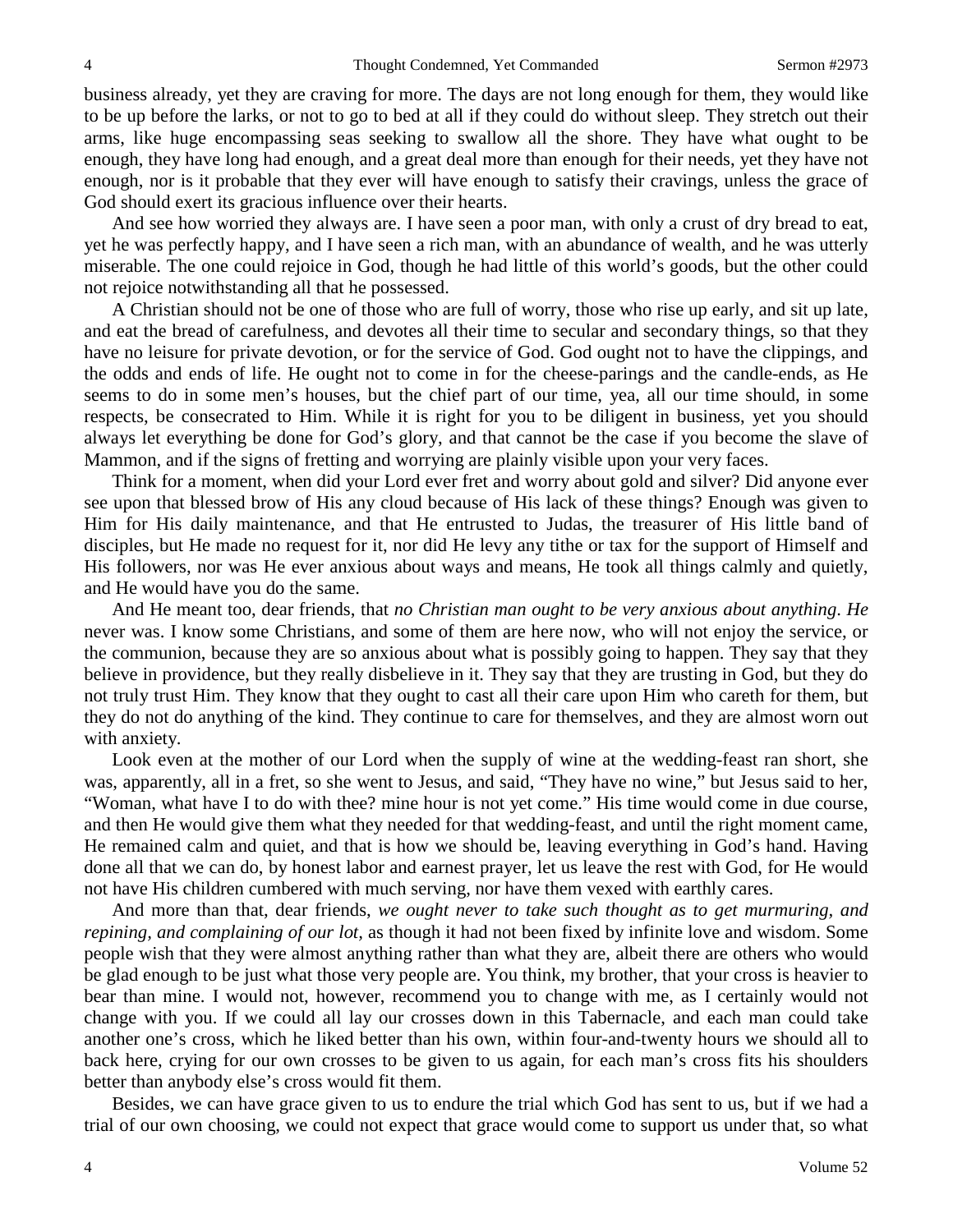should we do then? Never murmur, my brethren, until you find Christ murmuring. Read all the records of His life and see when He ever complained. Foxes had holes, and the birds of the air had nests, but He had not where to lay His head, yet He did not mention that fact in any spirit of complaining. He was a poor man, His garment was the common robe of the country, His food did not consist of delicacies and dainties, neither was His drink selected from the choicest liquids in the world, yet He was a joyous man—"a man of sorrows" for our sakes, but as far as He Himself was personally concerned, the noblest, the calmest, and the happiest of mankind.

And brethren, *we must never let thought about temporal things drive us to despair*. Possibly, in this large audience, there is a man who says, "I have struggled very hard, but everything seems to go against me, and I am inclined to throw it all up." But my brother, when did your Lord throw up all His work, or throw up any of His work? He never did, and if you will take to God that portion of your care which you ought not to attempt to carry, you will find that the part of the load which you ought to carry is not too heavy for your shoulders when the Lord strengthens you with His grace.

The wear and tear of life comes not out of the providential trials which we have to endure, but out of the unbelieving cares and burdens which we make for ourselves. You can carry easily enough the load that God appoints for you, my brother, but if you let the devil sit on the top of it, in the form of your own anxieties, and doubts, and fears, then the burden will crush you to the earth. Imitate your blessed Lord and Master, and never despair, but hope on, hope ever, and even if God Himself should seem to forsake you, yet cry, "My God, my God," even as Jesus did when God had forsaken him.

I will only say one other thing upon this point, which is, that *we are not to think about temporal things so as to get into the habit of hoarding, as some do. They scarcely spend enough to provide for their own necessities*. The poor act nothing from them, and God's church, I was about to say, gets less than nothing, and I might truly say that, though it appears to be impossible, for there are some who give a good deal less than nothing to the Lord's cause, for they occupy a place in the building where services are held, which has been erected, and is still kept up, by others at an expense which these misers never attempt to share, so that, as far as God's house is concerned, they absolutely take from that house, instead of giving to it, albeit that they have superabundant substance of their own, from which they ought to contribute to the work of the Lord.

Saving is well, but the first thing that a man has to do is to see to the saving of his soul, and there are some, who always look so much to the saving of their wealth that their soul stands very little chance of being saved. To get and to hold, seems to be the great end-all and be-all of some men's being, but it can never be so with a true Christian. He, by divine grace, is like his Master, who, "though he was rich, yet for our sakes became poor." His riches consisted in giving, and therefore, He was the richest man who ever lived, for He gave more than anyone else when He gave Himself that He might redeem His people.

I have thus explained to you the thought that is forbidden. May God's grace enable us to obey our Lord's injunction, and the secret—the only secret—by which we can learn how to obey it is this. Somebody must think and care for us, and as we are not to think and care for ourselves, we must cease all sinful caring by believing that our Heavenly Father cares for us. If Jesus cares for me, I may get rid of care about myself, and I urge all my dear brothers and sisters in Christ, by the wounds that were given Him for our sake, and by all the many tokens of His love that He has given to us, never to doubt that He cares for us in everything—in the little things as much as in the great ones, counting even the hairs of our head, and bearing all our afflictions, according to that gracious word, "In all their affliction He was afflicted." Cast your care, then, on Him, for so you may cease to care for yourselves.

**II.** But now, secondly, we have in the text A PRECEPT COMMANDING THOUGHT, "Seek ye first the kingdom of God, and his righteousness."

Call back your thoughts from the pursuit of the tidings of this life, and when you have recalled them, send them forth in pursuit of the blessings of the life that is to come. What ought a Christian to care for? What did Christ care for? *Christ's great care was for His Father's glory*. For this He lived, and for this He died. There is no single action of His life that had not God's glory as its end.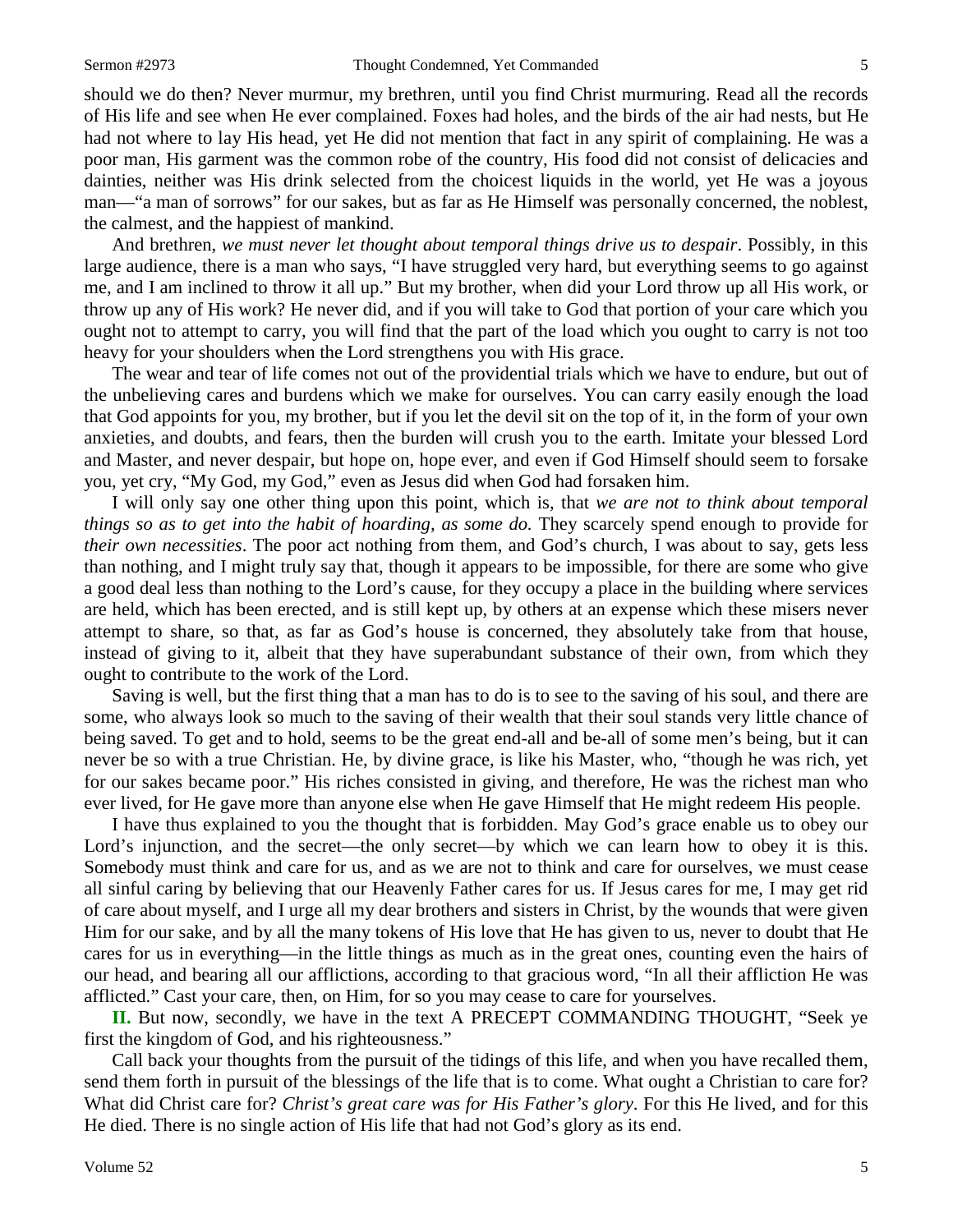O beloved brethren and sisters, who are bought with the blood of Christ, we cannot any of us say this about our own lives, yet we ought to be able to say it, and we ought now to pray God's blessed Spirit to enable us to concentrate all our thoughts, and powers, and energies upon this one object—that we might, in all things, glorify God. This is, as the catechism says, "man's chief end"—especially the chief end of redeemed man—to do everything, whether he eats, or drinks, or whatever he does, to do all to the glory of God—to make the commonest acts of daily life, as well as the higher acts of service and devotion, subservient to God's glory. God help you to attain to this ideal Christian life!

Next to that, *Christ's great care was to do the particular work which God had given Him to do*. When He had been sitting by the well-side, talking to that poor woman of Samaria, His disciples wondered why He did not ask for meat, but He said to them, "My meat is to do the will of him that sent me, and to finish his work." He was completely absorbed in that one thing—the finishing of the work which God had given Him to do. And how early He began that work!

What a bright example He has set before you young lads and lasses! When He was twelve years of age, after He had been "in the temple, sitting in the midst of the doctors, both hearing them, and asking them questions," and Joseph and Mary had sorrowed because they could not find Him, He said to them, in answer to His mother's question of reproof, "Wist ye not that I must be about my Father's business?" and He might have finished His life with the same inquiry. When wicked men led Him away to crucify Him, and He willingly went as a sheep to the slaughter, He might have said, "I am still about my Father's business."

He never sought to serve Himself, He always served His Father who had sent Him. There were no by-ends with Christ, you never find Him seeking personal honor. On the contrary, He hid himself away from men when they sought to thrust honor upon Him. You never find Him seeking personal pleasure, His life was a life of self-denial. You never find Him seeking riches, amongst all the poor, there were none poorer than He was. But He always delighted to do what God had given Him to do.

O brothers and sisters, if we were to live as He did, we should make our lives to be grand lives, and happy lives too, albeit that we should probably multiply our sorrows, even as Christ Himself did. Yet, as I have already reminded you, there was a deep happiness underneath the surface, in Christ's inmost soul, which abundantly recompensed Him for all the trials He had to endure. Let us labor to do as He did, so that we shall be able to say, "This one thing I do—the one thing which God has given me to do." Short of this, let us never be content.

I long to be able to say, with the apostle Paul, "For to me to live is Christ," I should like to be a thunderbolt, hurled from the right hand of God, and to go crashing through every obstacle till it had reached the mark at which God had aimed me. I pray that the love of Christ may thus constrain me, and drive me on towards the great object of my being—the glory of my God. So may it be with you too, dear friends, and to that end, "gird up the loins of your mind," "lay aside every weight," and the clinging garments which would entangle you, and impede you in running to the goal which lies before you—the finishing of the work which God has given you to do.

What else did Christ care for? Well, I might, truly say that He cared for nothing else, for these two things—to glorify God and to finish His work—comprehend His whole life. Yet, as a matter of detail, I may remind you that *Christ lived to care for His people*. He was free from care about Himself, yet full of care for His people. From the very first day when He had disciples around Him, till the hour in which He was taken up from them, He was always thinking about them. Read any one of the Gospels through, with this thought in your mind, and you will be struck with the tender care of Jesus Christ towards those who followed him.

There is Peter, for instance. Christ knows that Satan desires to have him, that he may sift him as wheat, but He means to be before the devil, so He says to Peter, "I have prayed for thee, that my faith fail not." He did not say, "I will pray for you when you get into Satan's sieve," but "I have prayed for you already, I have anticipated the temptation by my supplication for you."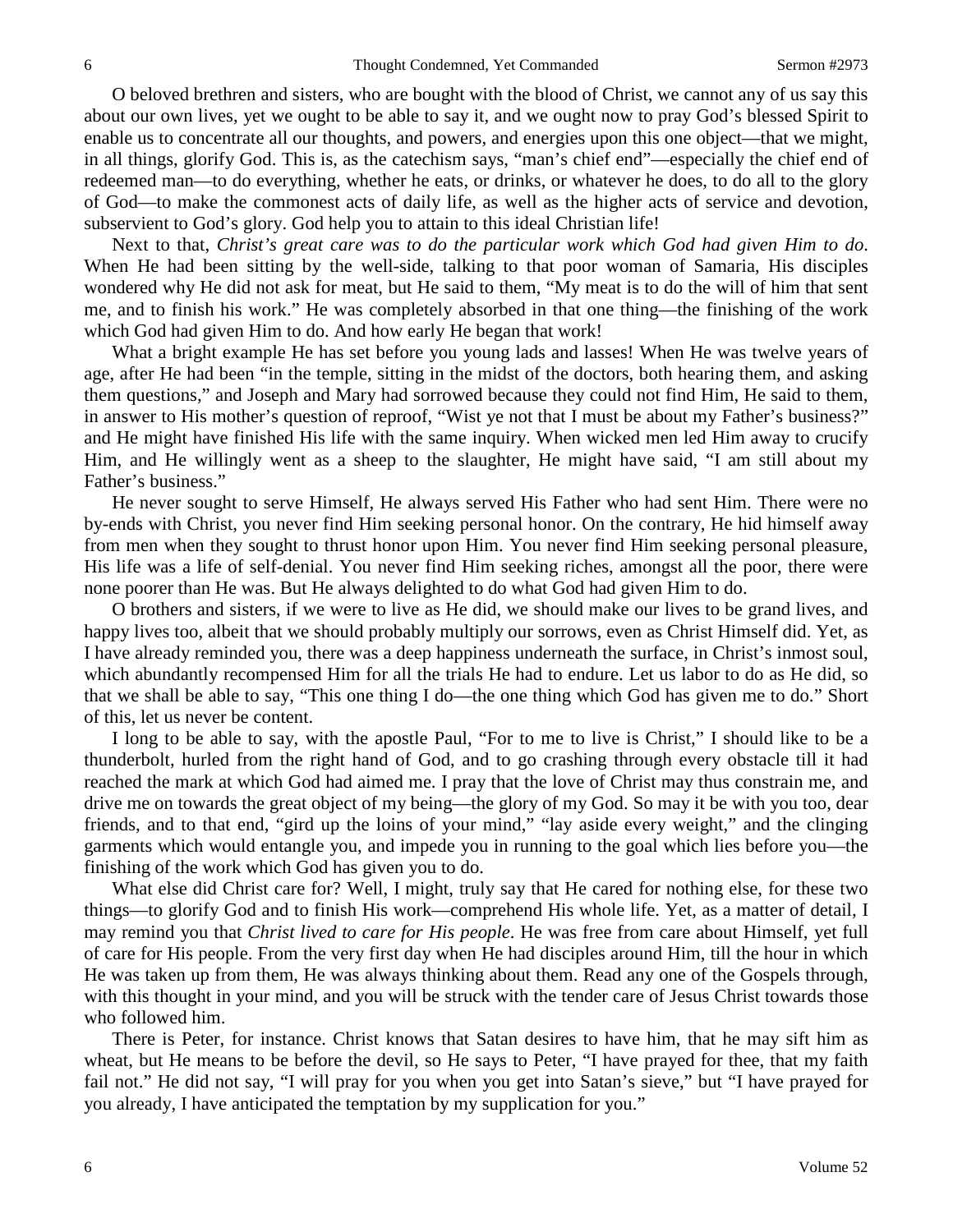When Judas and the band of men and officers from the chief priests and Pharisees came to arrest our Lord in Gethsemane, what did He say? "If therefore ye seek me, let these go their way." His only thought was about His disciples, not about Himself, just as, after instituting the last supper, and He was going out to be betrayed, and needed all the comfort, humbly speaking, that His disciples could give Him, He never asked them for comfort, but He began comforting them by saying to them, "Let not *your* heart to troubled: ye believe in God, believe also in me. In my Father's house are many mansions: if it were not so, I would have told you. I go to prepare a place for you. And if I go and prepare a place for you, I will come again, and receive you unto myself; that where I am, there ye may be also."

You see that all His care was for them, not for Himself, and brothers and sisters, let us have something like this care for the church of God. Let us be mindful of the Lord's people, and let us watch for opportunities of doing good to others. If we hear of any who are seeking the Lord, let us try to guide them to Him. If we know any, among our brethren or sisters, who have backslidden, let us seek to be the means of restoring them. If any are sad at heart, let us endeavor to comfort them. Having given up all sinful cares, let the welfare of the people of God be our one and only care.

And then, again, *Christ had a care for those who had no care for Him*. That is a beautiful simile which He used concerning guilty Jerusalem, "How often would I have gathered thy children together, even as a hen gathereth her chickens under her wings, and ye would not!" That is a beautiful emblem of what Christianity should be. The mother-bird seems utterly oblivious of herself altogether. If she can but spread her wings over those little chicks that nestle down close to her bosom, she will give away her own warmth for them, and sacrifice her own life in their defense.

Christ looked upon that city, which He knew would perish with an overwhelming destruction, but His big heart was palpitating in His bosom, and He was longing to cover even those great sinners with His wings of love. He manifested His care for the sons of men very practically. When a crowd gathers to hear anyone preach, surely it is not the preacher's business to feed His congregation as well as teach them, yet Jesus thought it was His duty to do so.

They were hungry, and weary, and ready to faint, and the gracious Savior was concerned about them, though He had no care about Himself, and He specially cared for those poor pale-faced women and children, who had come so far, and looked so weak, and He said to His disciples, "I have compassion on the multitude, because they continue with me now three days, and have nothing to eat; and I will not send them away fasting, lest they faint in the way." And then, like a prince who makes a great feast, He fed them all with loaves and fishes.

And Christian men and women, if God enables you to get rid of care on your own account, you will begin to care for the poor and needy, and to care for sinners. Yes, and you will learn to love your neighbor as yourself, and when you meet with a case that needs your help, you will to careful in attending to it, and if you cannot tell whether it is a good case or not, you will be like Job, who said, "The cause which I knew not I searched out."

That man is like Christ who lives, not for himself, but for others. It has been all too truly said that there are some people, whose first care is for themselves, and whose second care is for themselves, and whose third care is for themselves, and whose fourth care is for themselves, and so on as many times as you like to repeat it. Possibly, somewhere down in the millions, there is a little care for somebody else, but it is too low down ever to come to anything practical. I am afraid it is so often with some professing Christians, but let it not be so among you. The heathen care for themselves, the brute beasts care for themselves, but the Christian should care for others, with a view to the glory of God. For this object he should live, even as Jesus lived.

**III.** Now, thirdly, IN THE SPIRIT OF THESE TWO PRECEPTS, IT WILL BE WELL FOR ALL CHRISTIANS TO COME TO THEIR LORD'S TABLE.

Come first, my brethren and sisters in Christ, *without care about temporal things*. Did you come in here heavily burdened, my sister? Then you had forgotten that the Lord loved you, and that He knew all about your needs. Now that I remind you of these facts, leave your burden in the pew where you are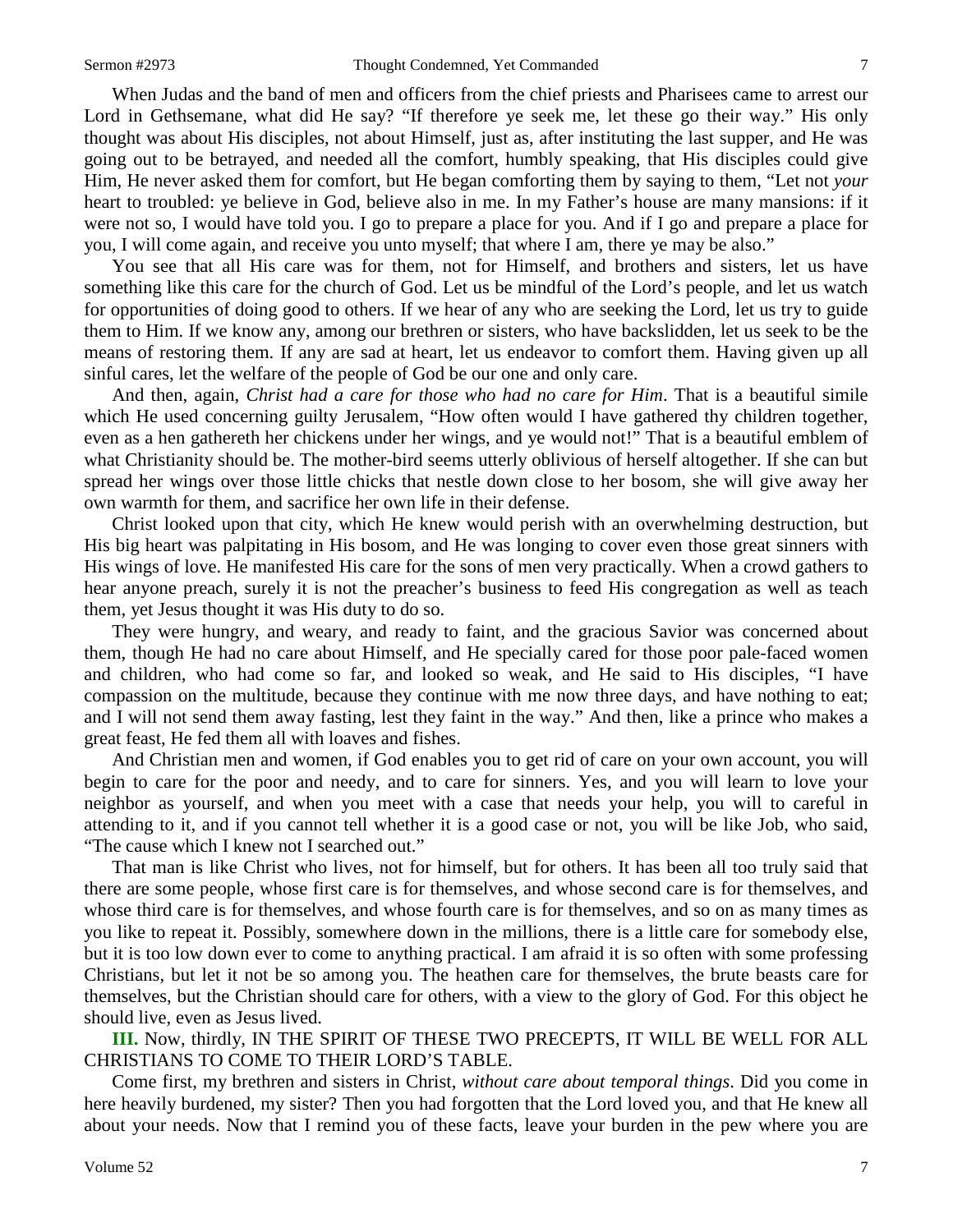sitting—it will not incommode anybody else—and come to the table without it. "O sir!" you say, "I have worked very hard all the week." Then, my dear sister, do not go on working or worrying today. "I have had a crushing burden to carry the last six months," says a brother. Then, my dear friend, do not carry it any longer, there is no need that you should.

The Jews, when they ate the passover, stood with their loins girded, and each man had his staff in his hand. They might carry a burden, for they were going on a long journey, and they were thrust out in haste, so we read that "the people took their dough before it was leavened, their kneading troughs being bound up in their clothes upon their shoulders." But the Christian, at the Lord's table, does not stand.

What ought to be our posture at the communion table? In Matthew 26:20, we read, "When the even was come, he sat down with the twelve." No doubt, according to the Oriental custom, they reclined in such a position that John even leaned his head upon the bosom of Christ. They sat, or reclined, perfectly at their ease, as if to remind us that, when we believe in Jesus Christ, we enter into rest. What is the teaching of the emblems upon the table—the bread and the wine? What do they mean? They are to remind us of the broken body of the Lord Jesus Christ, and of His shed blood, of which we are, symbolically, to eat and to drink.

Paul says, "He that spared not his own Son, but delivered him up for us all, how shall he not with him also freely give us all things?" What, will He deny you bread for your body after He has given you Christ, the Bread of heaven, for your soul? Will He deny you raiment for your body after He has clothed your soul with the robe of Christ's perfect righteousness? Will He deny you a sufficient store of earthly goods that you may get through this world when He has already given you a mansion in the skies, and a crown of life that fadeth not away? If we should forget our cares anywhere, surely we should do so at the communion table.

Now, dear friends, let me, ask—*why do you still carry your cares?* Have they ever done you any good? Which one of you, who has been the most full of care, has ever put a sixpence into his purse thereby? With all your fretting and worrying, have you ever obtained any comfort? It is sorry music that you make with your moaning over your anxieties, I am sure that you have never enjoyed the tune yourself, nor has anyone else.

And as for you, who have been the greatest money-grubbers, I can tell you that you will die poorer than you were when you were born. "Nay," say you "that cannot be, for naked came we into this world." But you will die poorer than that, for when you came into this world, you had both soul and body, but when you go out of this world, you will have to leave your body behind, so that you will die poorer than you were born. You may save as much as you like, and you may struggle, and wrestle, and fret, and fume, and worry, but it will come to that in the end. The man who will carry fifty staves, or a hundred, or who will not be satisfied till he gets many hundred staves, and tries to travel along with all that bundle of sticks—well, he may do it if he likes, but if you will give me one good stout stick to walk with, I will be satisfied, and I think that is the wise thing to do. He who has what he really needs, and who is content therewith, is the truly rich man.

So, brethren and sisters, put aside all cares about temporal things as you come to the table of your Lord, but *come to His table with your heart full of care about your God.* Come with this care—that you may not come as a mere form, or with this care—that you may truly discern the Lord's body, or with this care—that through the outward signs, you may behold your Lord and Master crucified for you. Come with this care—that you may really feed upon Christ after a spiritual fashion, and with this care that when you go away from the table, you may not lose what you have gained here, but may show by your life that you have really been strengthened by feeding upon Jesus Christ. Concentrate all your thoughts into this one desire—

> *"Nearer, my God, to Thee; Nearer to Thee;"—*